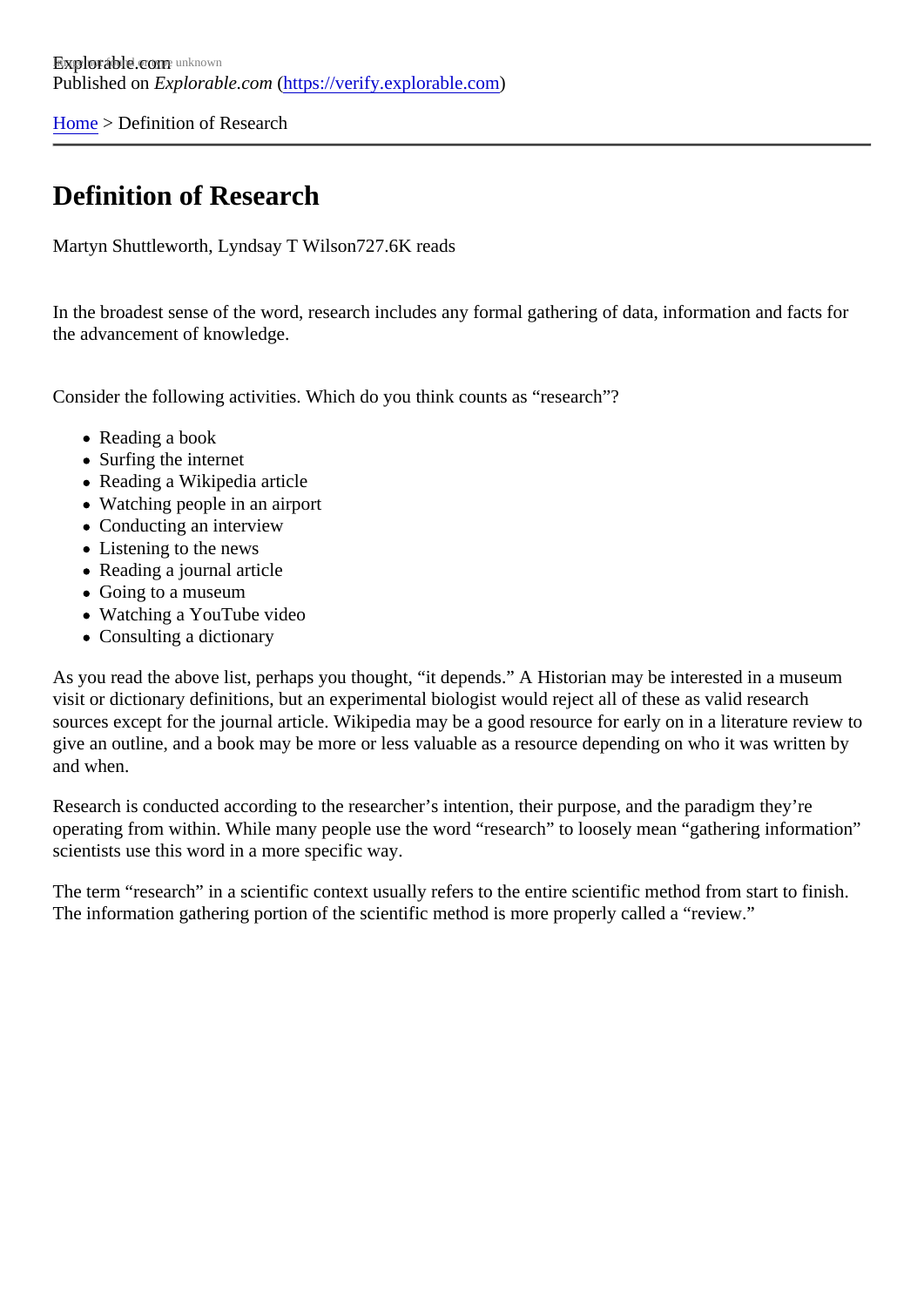## A Scientific Review

Most [literature review](https://explorable.com/what-is-a-literature-review)\$1] describe the learning process of discovering and documenting all that is already known about a particular topic before attempting to add to it. Many research students are told that they need to find a "gap in the literature" and formulate a research question according to that niche.

But in more organic research, the idea is that a scan of the available data on an aspect of science would reveal unanswered questions and point to avenues that remain unexplored. This can be done by consider limitations or inconsistencies in previous research, or addressing conclusions made by others with a new take on the given data.

The [experimental proce](https://explorable.com/experimental-research) §2] begins with casting a wide net to gather all relevant material, and then gradually works to refine from that data a research question that will later become a hypothesis.

The strict definition of scientific research (i.e. the scientific method) is performing a methodical study in order to prove or disprove ay pothesis[3], or answer a specifiquestion[4]. But to arrive at that hypothesis takes some understanding of what is known in the area already arch 5] can then follow a series of eps [6] and the standard protocol *experiment*[7], depending on the conventions of that field of science.

In reality, the steps outlined above are not so discrete. Most research, whether scientific, economic or historical, requires some kind of interpretation and an opinion from the researcher from the very beginning In other words, the researcher conducts a literature review with some pre-conceived idea of a hypothesis. This vague notion of the hypothesis then shapes the kind of information the researcher looks for.

Having a firm idea of what you're looking for before you find it is not usually a problem so long as you take care to avoid confirmation bias and be sure to also seek information that isupport your hypothesis.

Many students have wasted hours on research projects that should never have been started in the first plant A more thorough and impartial review would have told them that their project had already been done, or that the new approach they believed they were undertaking is actually well explored elsewhere, only in search terms they didn't think to use in their literature review.

This is why it's crucial to start any experiment with a mind as open as possible, so that you don't embark b unwittingly excluding information that could have disproved your hypothesis right from the start.

The scientific definition of researd<sup>[8]</sup> generally states that in an experiment a able<sup>[9]</sup> must be [manipulated](https://explorable.com/independent-variable) 10]. Qualitative research, however, may rely case studies 1] and purel[y observationa](https://explorable.com/observational-study)l [science](https://explorable.com/observational-study)